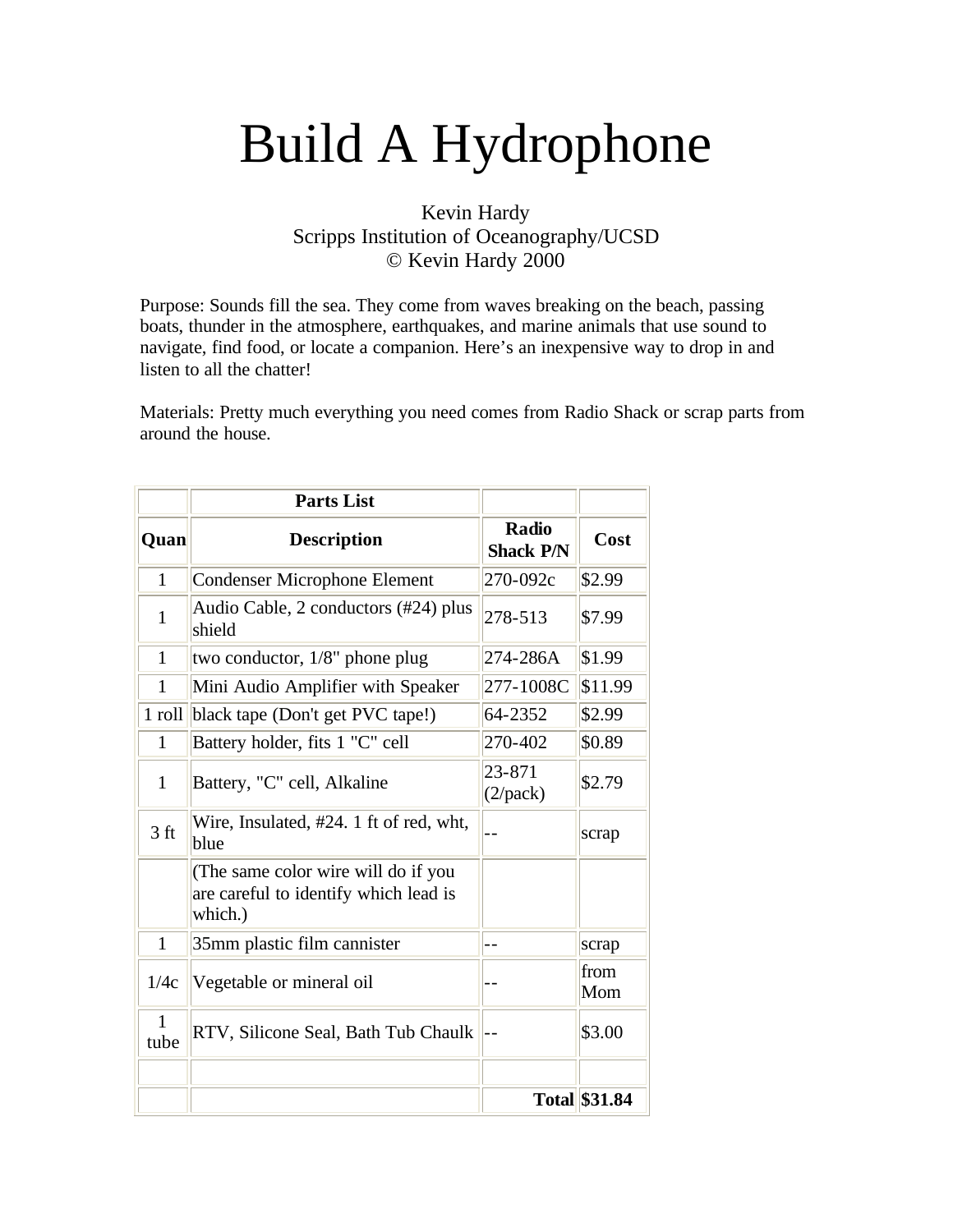Assembly: See the attached schematic drawings.

Deployment Notes:

1. The first time or two in the water, a little oil from under the lid of the fim canister may seep out. This is residual oil left over from the assembly process. Place the hydrophone in a pail to allow this to clear before you put it someplace like the family fish tank.

2. The oil in the hydrophone wants to float, and there is a little air inside the audio cable that makes the cable less heavy in water. Lash, tape, or twisty seal a 4 oz lead fishing or tire weight to the cable a little above your hydrophone. This will be enough to pull your hydrophone under to a good depth.

Think about: Can fish in an aquarium tank hear what's going on in the room where their tank is? Can you clap your hands underwater? How do animals make their sounds? What does a sonarman on a submarine hear? Can you tell what direction the sound comes from using this hydrophone? Is what you hear really that loud or are you just amplifying it?

### Terms:

acoustic coupling- How well connected the listening device is to the air or water around it. The better coupled, the better it picks up sound around it. Ear plugs decouple your ear from the surrounding sounds.

decibels- The measure of how loud a sound is. An important factor in this calculation is the compressibility of the medium the sound travels through. For example, air is much more compressible than water. So decibels in air are different than decibels in water! Like having two Mr. Smith's, this can lead to some confusion! Even scientists get this mixed up sometimes, and make mistakes that are wrong by 1,000,000 times the right answer! To keep it straight, some scientists now just talk about "watts" of power. Those are the same above and below the water's surface.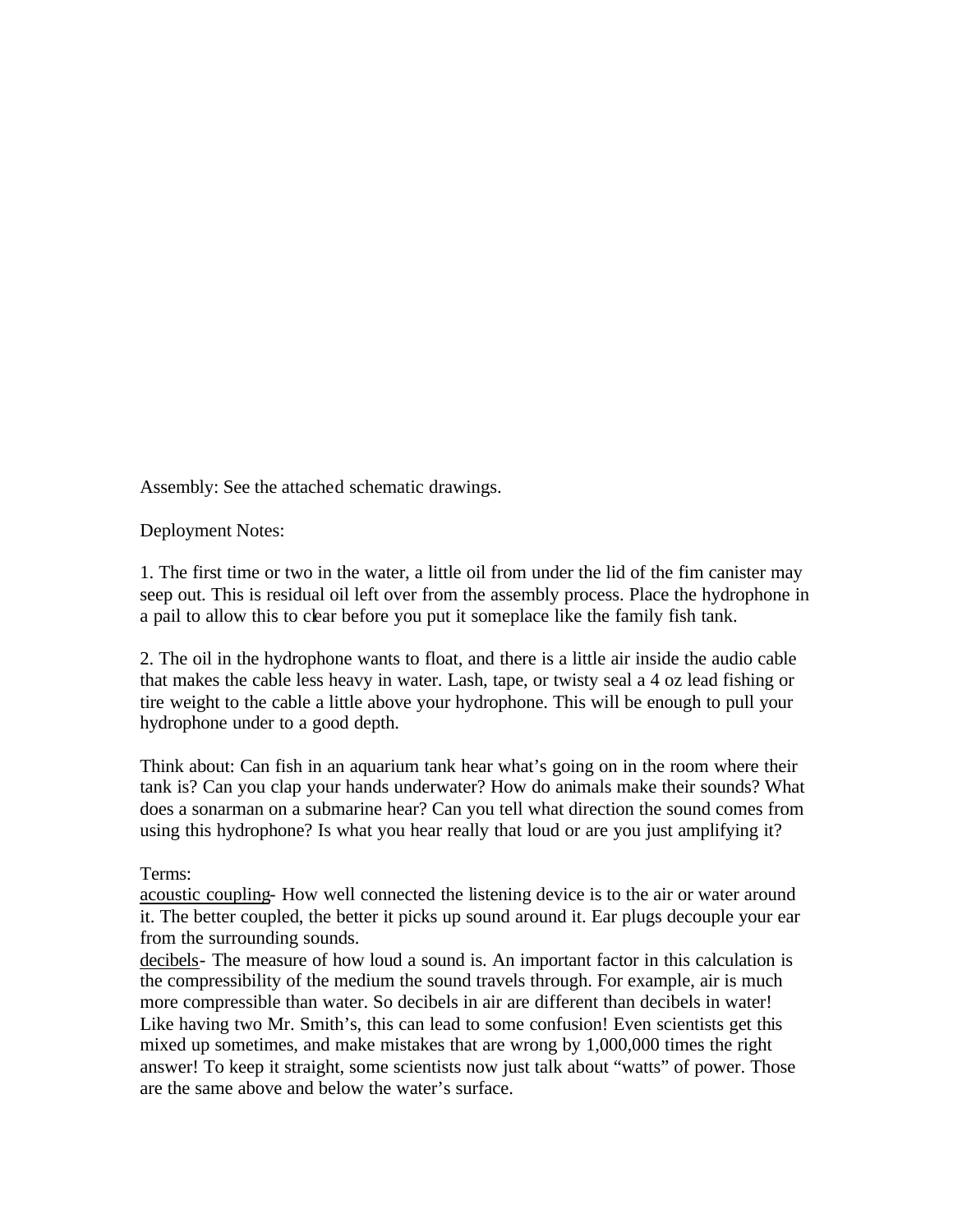hydrophone- an underwater microphone

hydrostatic pressure- water pressure. Increases with depth.

Pressure balanced- Two volumes are separated by a wall. Changing air or water pressure on one side only places a strain on the wall. Equalizing the pressure on both sides of the wall takes the strain off. This is what happens when you "pop" your ears when you drive up a mountain or swim to the bottom of the pool. The balloon around our hydrophone is soft and flexible (compliant) and will yield to increasing pressure.

Pressure protected- Two volumes are separated by a wall. Changing air or water pressure on one side only places a strain on the wall. The wall is strong enough to resist the increased strain. Everything inside the wall is protected from the outside pressure. A sealed glass jar from the store will "pop" when you open it because there was lower pressure on the inside protected from the normal higher pressure outside. Look for words like "vacuum sealed" on the jar or lid. If the strain gets too great, the wall collapses inward. This is called "implosion".

waterblocked cable- water is prevented from traveling up the inside of a cable pushed by hydrostatic pressure because there is a rubber dam of some kind to block the water.

### Advanced work:

--Build your own amplifier from simple parts. Check out Radio Shack's "Engineer's Mini-Notebook, Basic Semiconductor Circuits," by Forrest M. Mims III (p/n 276-5013" as one source. Radio Shack's Electronics Lab kits, such as the "Advanced Electronics Lab-300 Projects," (p/n 28-270) are well worth the money as a self-taught program in basic electronics.

--Build a band pass filter to narrow the frequency ranges you listen to.

--Build your own sound projector. See how far away you can be and still hear it. Does the frequency of sound you send make a difference? The depth of water?

--Record sounds for playback later to friends.

Areas of Further Study:

--Properties of sound in the sea. SOFAR channel, surface duct, affects of

temperature and pressure. Attenuation. Multipath.

--Sonar systems. Active and passive.

--Submarine and Antisubmarine warfare. Acoustic homing torpedoes.

--Digital signal processing

#### Some scientific applications:

--Some scientists at the Scripps Institution of Oceanography use sound in the sea to measure global warming! The sound they send is so small that you can't even hear it with a hydrophone and an amplifier unless you are right over the source. They figured out a way to use what one Scripps scientist calls "the acoustic equivalent of a time lapse photograph" to know their sound signal actually arrived. Their signals can travel from near Antarctica all the way to the both coasts of America! Even at the speed of sound in water, which is three times faster than the speed of sound in air, the coded signal still takes over 3 hours and 40 minutes to travel from the sound source to the the sound receivers. Maybe it's not such a small world after all! Using the time lapse technique and the physics of the ocean, a sound source of only 250 watts, about a couple of lightbulbs